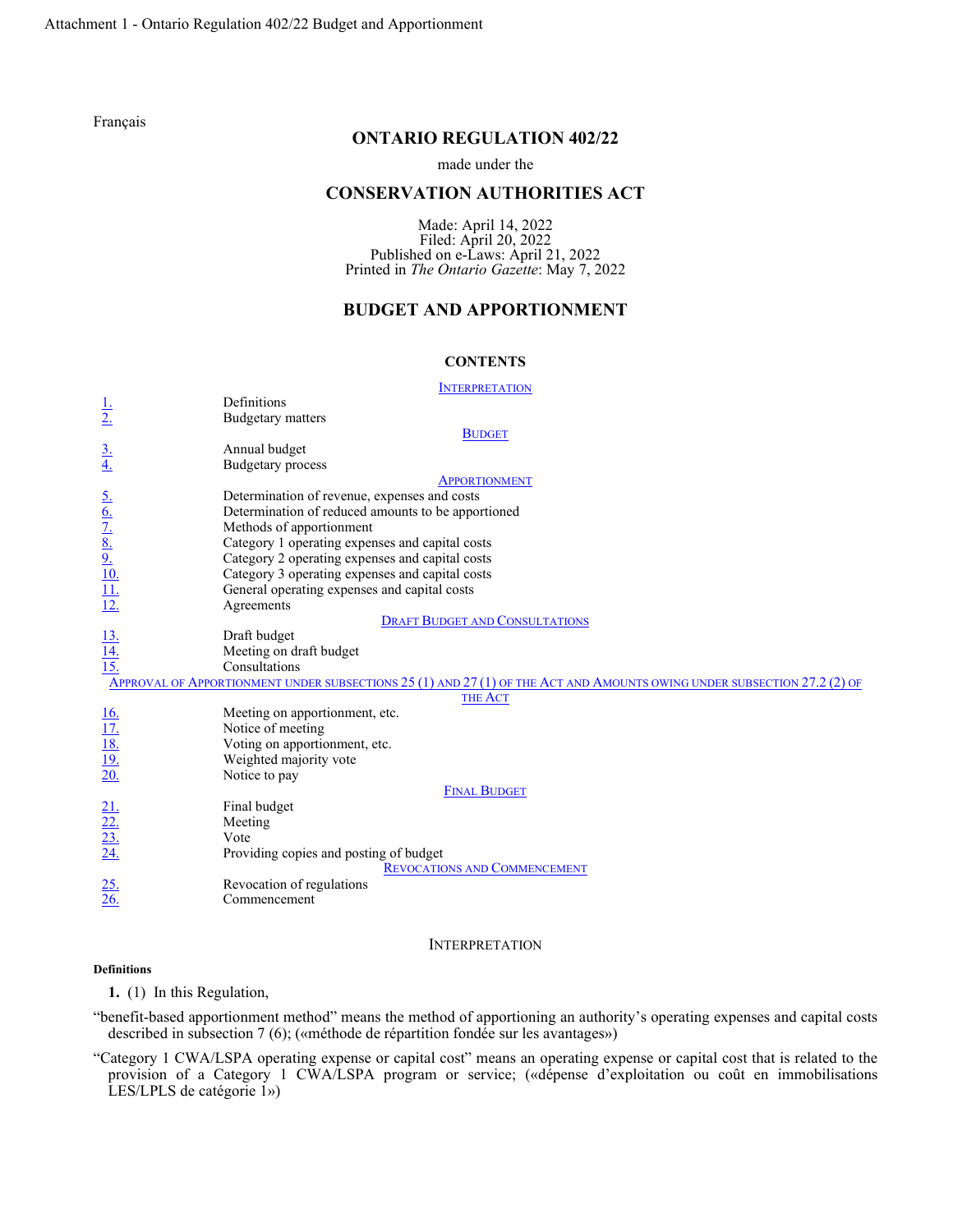- "Category 1 CWA/LSPA programs and services" means the mandatory programs and services that an authority is required to provide under section 21.1 of the Act with respect to its duties, functions and responsibilities under the *Clean Water Act, 2006* and under the *Lake Simcoe Protection Act, 2008*; («programmes et services LES/LPLS de catégorie 1»)
- "Category 1 operating expense or capital cost" means an operating expense or capital cost that is related to the provision of a Category 1 program or service; («dépense d'exploitation ou coût en immobilisations de catégorie 1»)
- "Category 1 programs and services" means the mandatory programs and services that an authority is required to provide under section 21.1 of the Act; («programmes et services de catégorie 1»)
- "Category 2 operating expense or capital cost" means an operating expense or capital cost that is related to the provision of a Category 2 program or service; («dépense d'exploitation ou coût en immobilisations de catégorie 2»)
- "Category 2 programs and services" means the municipal programs and services that an authority provides under section 21.1.1 of the Act on behalf of a municipality situated in whole or in part within its area of jurisdiction; («programmes et services de catégorie 2»)
- "Category 3 operating expense or capital cost" means an operating expense or capital cost that is related to the provision of a Category 3 program or service; («dépense d'exploitation ou coût en immobilisations de catégorie 3»)
- "Category 3 programs and services" means programs and services that are not Category 1 or Category 2 programs and services but are other programs and services provided by an authority under section 21.1.2 of the Act; («programmes et services de catégorie 3»)
- "general operating expense or capital cost" means an operating expense or capital cost that is not related to the provision of a program or service that an authority provides; («dépense d'exploitation générale ou coût en immobilisations général»)
- "MCVA apportionment method" means a method of apportioning an authority's operating expenses and capital costs that is based on the modified current value assessment of the properties within the authority's area of jurisdiction and further described in subsections 7 (2), (3), (4) and (5); («méthode de répartition EVAM»)
- "reduced capital costs" means the capital costs of an authority for a given year, as reduced under section 6; («coûts en immobilisations réduits»)
- "reduced operating expenses" means the operating expenses of an authority for a given year, as reduced under section 6; («dépenses d'exploitation réduites»)
- "specified municipality" means a specified municipality as defined in subsection 27.2 (1) of the Act. («municipalité précisée»)

(2) For the purposes of clause (e) of the definition of "operating expenses" in section 1 of the Act, any costs, other than capital costs in connection with a project, that support the operations of an authority are prescribed as operating expenses.

(3) For the purposes of the definitions of "Category 1 operating expense or capital cost", "Category 2 operating expense or capital cost" and "Category 3 operating expense or capital cost" in subsection (1),

- (a) a capital cost shall be considered related to the provision of a Category 1, Category 2 or Category 3 program or service, as the case may be, if it is incurred in connection with a project that is related to the provision of the program or service; and
- (b) an operating expense that is incurred in connection with a project shall be considered related to the provision of a Category 1, Category 2 or Category 3 program or service, as the case may be, if the project is related to the provision of the program or service.

### **Budgetary matters**

- <span id="page-1-0"></span>**2.** The following matters are prescribed as budgetary matters for the purposes of clause 14 (4.0.1) (d) of the Act:
- 1. Matters that are required to be voted on under this Regulation.
- 2. Matters relating to budget reallocations in a calendar year.
- <span id="page-1-1"></span>3. Matters relating to annual audits under section 38 of the Act.

**BUDGET** 

#### **Annual budget**

<span id="page-1-2"></span>**3.** Every authority shall prepare a budget for 2024 and for every subsequent calendar year in accordance with this Regulation.

### **Budgetary process**

<span id="page-1-3"></span>**4.** (1) An authority shall prepare the budget for a calendar year in accordance with the budgetary process set out in this Regulation.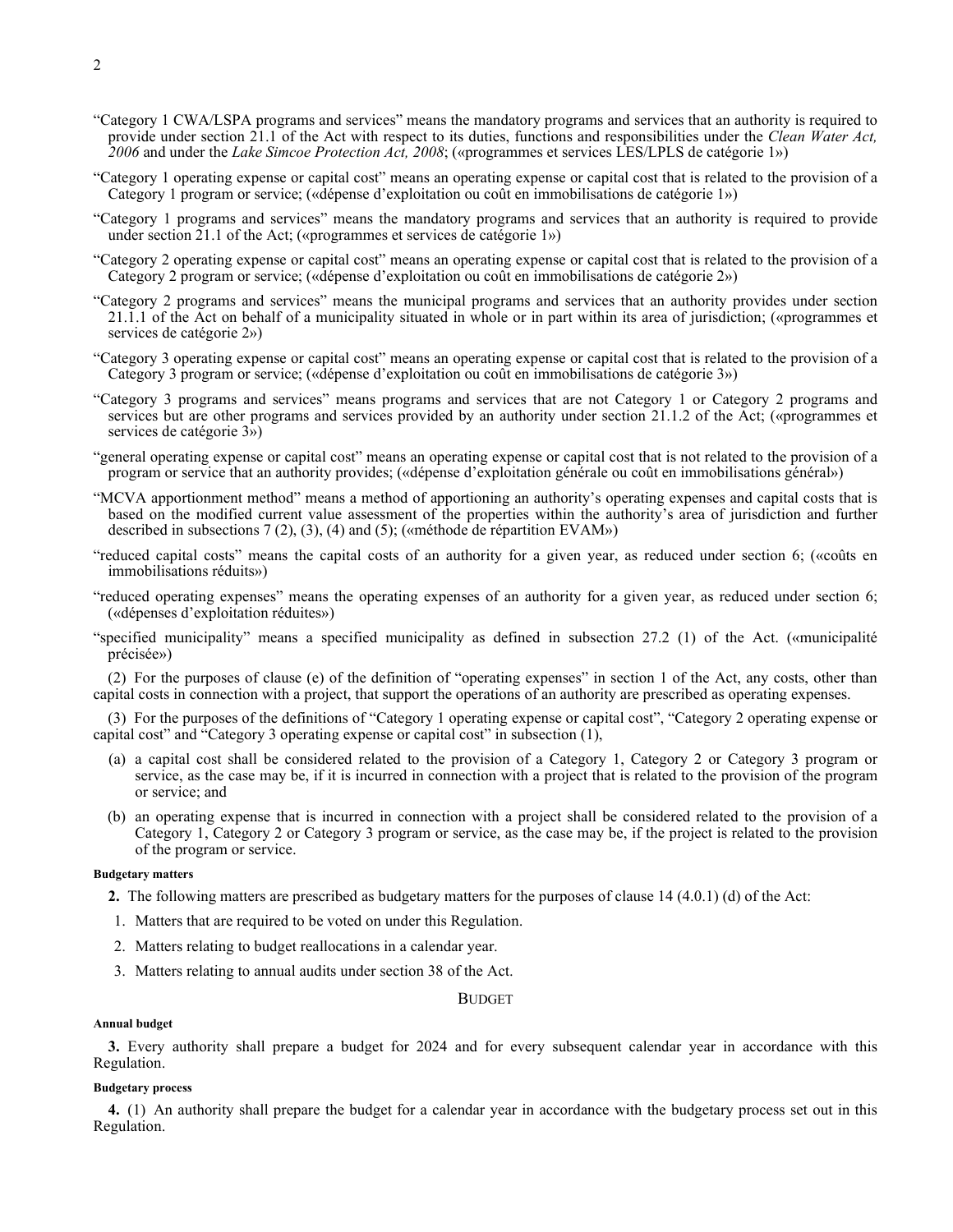(2) An authority shall begin the budgetary process for a given calendar year at such time during the preceding year as the authority determines and shall end the budgetary process at such time as the authority determines, subject to any timelines set out in this Regulation.

### APPORTIONMENT

#### <span id="page-2-0"></span>**Determination of revenue, expenses and costs**

- <span id="page-2-1"></span>**5.** (1) During the first phase of the budgetary process for a given calendar year, the authority shall,
- (a) identify all of the authority's sources of revenue for the year, other than revenue from the apportionment of operating expenses and capital costs under sections 7 to 12, including,
	- (i) revenue from fees or charges paid to the authority,
	- (ii) revenue from donations and grants received by the authority,
	- (iii) self-generated revenue from fund-raising or other efforts made during the year to generate funds,
	- (iv) any amounts that the authority plans to obtain from its reserve funds to finance its capital costs and operations, including its programs and services, for the year,
	- (v) revenue made under agreements entered into under clause 21 (1) (n) of the Act, and
	- (vi) revenue from other sources;
- (b) determine the amount of revenue from each of the sources identified under clause (a) and add those amounts to determine the authority's total revenue for the year;
- (c) identify all of the authority's operating expenses for the year, as required under subsection 27 (1) of the Act, and categorize them as,
	- (i) Category 1 operating expenses,
	- (ii) Category 2 operating expenses,
	- (iii) Category 3 operating expenses, or
	- (iv) general operating expenses;
- (d) determine the authority's total operating expenses for the year;
- (e) identify all of the authority's capital costs for the year, as required under subsection 25 (1) of the Act, and categorize them as,
	- (i) Category 1 capital costs,
	- (ii) Category 2 capital costs,
	- (iii) Category 3 capital costs, or
	- (iv) general capital costs; and
- (f) determine the authority's total capital costs for the year.

(2) If the Minister has consolidated two or more source protection areas into a drinking water source protection region under section 6 of the *Clean Water Act, 2006*,

- (a) the authority that is designated by the Minister as a lead source protection authority shall include under clause (1) (a) any revenue that it receives from other source protection authorities in the source protection region under an agreement entered into under subsection 6 (3) of the *Clean Water Act, 2006*; and
- (b) the authorities that are part of the source protection region but are not designated as the lead source protection authority shall identify under clause (1) (c) and (e) any operating expenses and capital costs that they are required to pay to the lead source protection authority under an agreement entered into under subsection 6 (3) of the *Clean Water Act, 2006*.

#### **Determination of reduced amounts to be apportioned**

<span id="page-2-2"></span>**6.** For the purposes of subsections 25 (1) and 27 (1) of the Act, the authority shall, with respect to each operating expense and capital cost identified under clauses 5 (1) (c) and (e), determine which portion of the operating expense or capital cost will be apportioned to participating municipalities by,

(a) determining if there are any restrictions or rules with respect to the use of revenue from certain sources by the authority;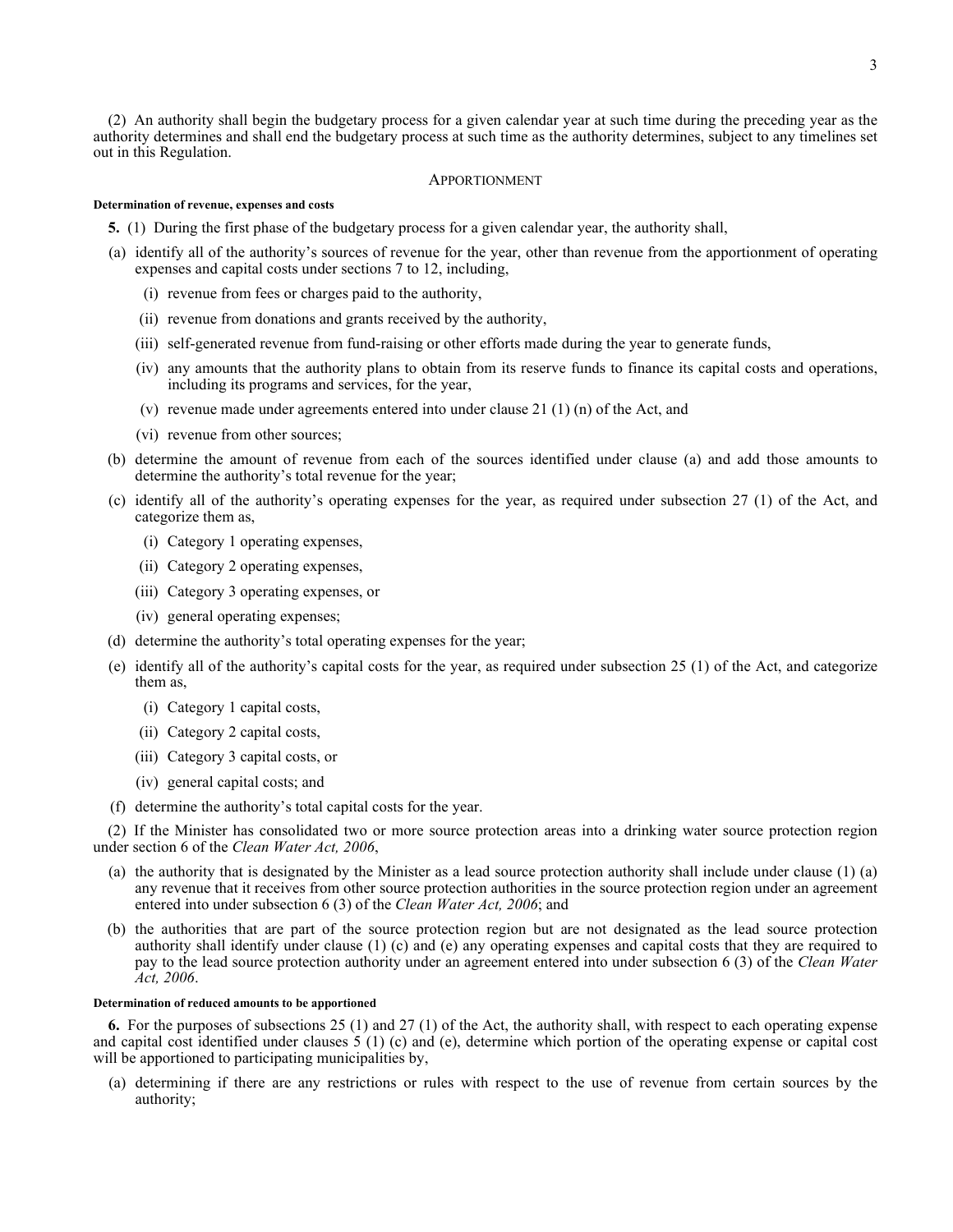- (b) determining if, in the authority's opinion, the operating expense or capital cost can or should be offset, in whole or in part, by any of the revenue identified in clause  $\zeta(1)$  (a) and the extent to which it should be offset; and
- (c) applying such part of the revenue from a source identified in clause  $5(1)$  (a) as the authority determines is appropriate to the operating expense or capital cost so as to reduce it.

#### **Methods of apportionment**

<span id="page-3-0"></span>**7.** (1) Subject to subsections 8 to 11, an authority may apportion a reduced operating expense or a reduced capital cost among its participating municipalities in accordance with one of the following methods of apportionment:

- 1. The MCVA apportionment method described in subsections (2), (3), (4) and (5).
- 2. The benefit-based apportionment method described in subsection (6).

(2) Under the MCVA apportionment method, the portion of a reduced operating expense or of a reduced capital cost to be apportioned to a participating municipality shall be based on the ratio that the participating municipality's modified current value assessment bears to the authority's modified current value assessment.

(3) For the purposes of subsection (2), a participating municipality's modified current value assessment shall be determined as follows:

- 1. For each of the property classes set out in Column 2 of the Table to this subsection, determine the sum of the current value assessment for all the properties in the municipality that are in the property class, if any.
- 2. Multiply the current value assessment for each property class by the factor set out in Column 3 of the Table to this subsection opposite the property class.
- 3. Determine the sum of the amounts obtained under paragraph 2.
- 4. Multiply the sum obtained under paragraph 3 by a percentage based on one of the following ratios:
	- i. If apportioning an operating expense or capital cost that is related to a program or service provided under the *Clean Water Act, 2006*, the ratio of the amount of the municipality's land that is in the source protection area for which the authority is the source protection authority under that Act to the total amount of land in the municipality.
	- ii. If apportioning any other operating expense or capital cost, the ratio of the amount of the municipality's land that is in the jurisdiction of the authority under the Act to the total amount of land in the municipality.

#### TABLE

### PROPERTY CLASSES AND FACTORS

| $\overline{\text{Column}}$ 1 | Column <sub>2</sub>          | Column 3 |
|------------------------------|------------------------------|----------|
| Item                         | Property Class               | Factor   |
| 1.                           | Residential/Farm             |          |
| $\overline{2}$ .             | Multi-residential            | 2.1      |
| 3.                           | Commercial                   | 2.1      |
| 4.                           | Industrial                   | 2.1      |
| 5.                           | Farmlands                    | 0.25     |
| 6.                           | Pipe lines                   | 1.7      |
| $\overline{7}$ .             | <b>Managed Forests</b>       | 0.25     |
| 8.                           | New multi-residential        | 2.1      |
| 9.                           | Office Building              | 2.1      |
| 10.                          | Shopping Centre              | 2.1      |
| 11.                          | Parking lots and Vacant land | 2.1      |
| 12.                          | Large industrial             | 2.1      |

(4) Despite subsection (3), if a participating municipality is a regional municipality, the modified current value assessment for the regional municipality shall be equal to the sum of the modified current value assessment for all of the local municipalities in the regional municipality, as determined under subsection (3).

(5) For the purposes of subsection (2), an authority's modified current value assessment shall be equal to the sum of the modified current value assessments for,

- (a) if apportioning an operating expense or a capital cost that is related to a program or service provided under the *Clean Water Act, 2006*, every participating municipality in the source protection area for which the authority is a source protection authority under that Act; and
- (b) if apportioning any other operating expense or capital cost, every participating municipality within the authority's area of jurisdiction.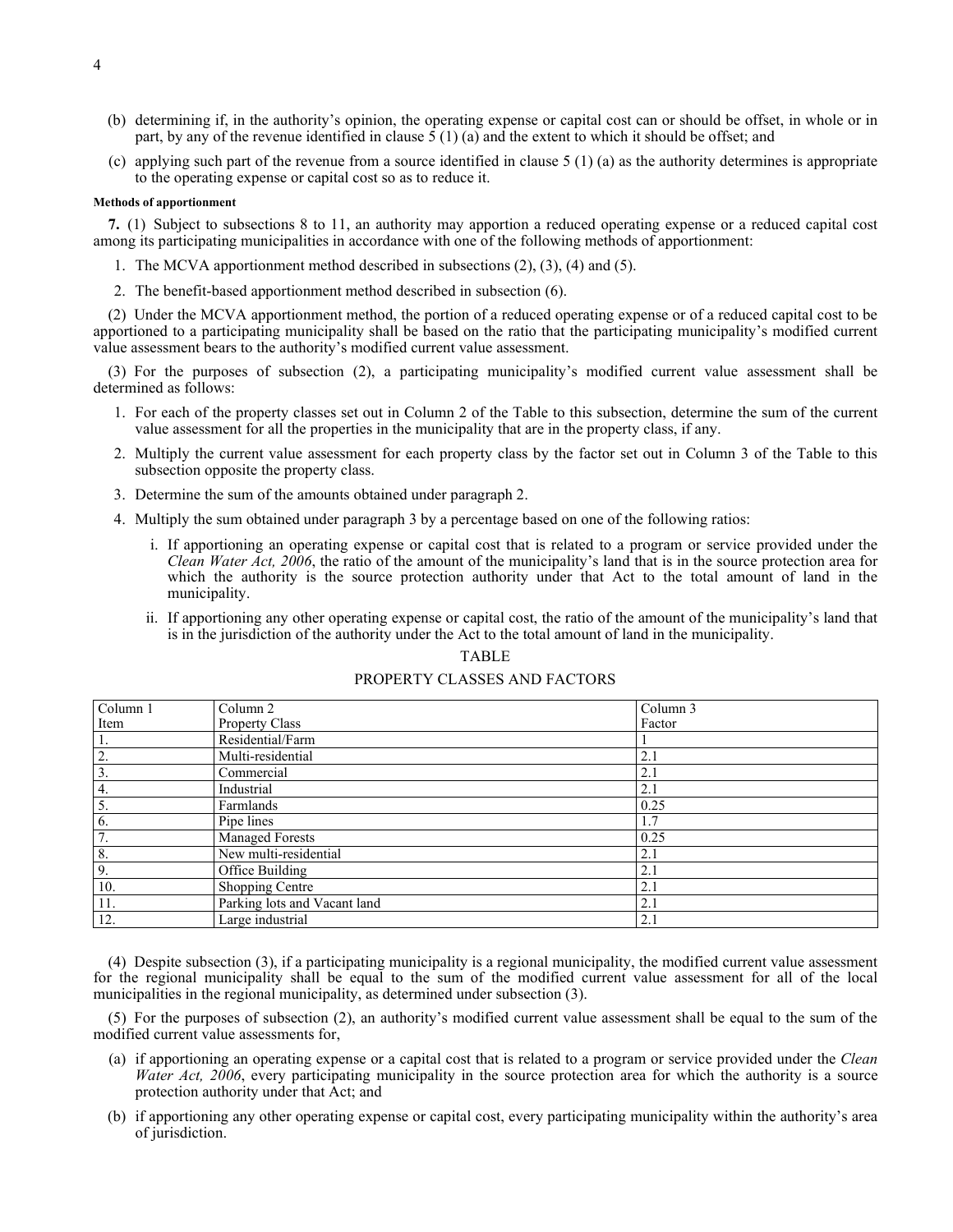- (6) Under the benefit-based apportionment method, the authority shall apportion an operating expense or capital cost by,
- (a) evaluating the benefit that each participating municipality obtains from the program or service to which the operating expense or capital cost is related; and
- (b) allocating to each participating municipality a portion of the reduced operating expense or reduced capital cost that is based on the ratio of the benefit afforded to the participating municipality by the program or service referred to in clause (a), relative to the overall benefit afforded by the program or service to all benefitting participating municipalities.

#### **Category 1 operating expenses and capital costs**

<span id="page-4-0"></span>**8.** (1) Before apportioning a Category 1 operating expense or capital cost, an authority shall make the following determinations:

- 1. Whether the related Category 1 program or service,
	- i. benefits all of the participating municipalities within the authority's area of jurisdiction, or
	- ii. benefits one or more, but not all, of the participating municipalities within the authority's area of jurisdiction.
- 2. If the related Category 1 program or service benefits all of the participating municipalities within the authority's area of jurisdiction, whether one or more of the participating municipalities' benefit from the Category 1 program or service is disproportionate to the benefit obtained by the other participating municipalities.
- 3. In the case of a Category 1 CWA/LSPA operating expense or capital cost, a determination made in accordance with Ontario Regulation 401/22 (Determination of Amounts under Subsection 27.2 (2) of the Act) made under the Act that,
	- i. the related Category 1 CWA/LSPA program or service benefits one or more of the authority's specified municipalities, and
	- ii. the benefitting specified municipalities owe or will owe amounts with respect to the program or service under subsection 27.2 (2) of the Act.

(2) An authority shall use the MCVA apportionment method to apportion the reduced operating expense or reduced capital cost for Category 1 operating expenses and capital costs, subject to subsection (3).

(3) An authority shall use the benefit-based apportionment method to apportion the reduced operating expense or reduced capital cost for a Category 1 operating expense or capital cost if the authority has determined under subsection (1) that the related Category 1 program or service,

- (a) benefits one or more, but not all, of the participating municipalities within the authority's area of jurisdiction; or
- (b) benefits all of the participating municipalities within the authority's area of jurisdiction but one or more of the participating municipalities is provided with a benefit that is disproportionate to the benefit provided to the other participating municipalities.

(4) An authority shall apportion a Category 1 CWA/LSPA operating expense or capital cost in accordance with subsections (2) and (3), except if the authority has determined under Ontario Regulation 401/22 that,

- (a) the related Category 1 CWA/LSPA program or service benefits one or more of its specified municipalities; and
- (b) the benefitting specified municipality owes or will owe amounts under subsection 27.2 (2) of the Act.

(5) In the case of Category 1 CWA/LSPA operating expense or capital cost described in clauses (4) (a) and (b), the apportionment of the operating expense or capital cost conducted under Ontario Regulation 401/22 to determine the amounts owing under subsection 27.2 (2) of the Act by specified municipalities shall be considered an apportionment under this Regulation and used to determine the portion of the operating expense or capital cost to be apportioned to each participating municipality within the authority's area of jurisdiction.

### **Category 2 operating expenses and capital costs**

<span id="page-4-1"></span>**9.** When apportioning a Category 2 operating expense or capital cost, an authority shall apportion the reduced operating expense or the reduced capital cost, as the case may be, in its entirety, to the participating municipality that has entered into a memorandum of understanding or other agreement with the authority under section 21.1.1 of the Act for the authority to provide the Category 2 program or service on the municipality's behalf.

#### **Category 3 operating expenses and capital costs**

<span id="page-4-2"></span>**10.** (1) When apportioning a Category 3 operating expense or capital cost, an authority shall apportion the reduced operating expense or the reduced capital cost, as the case may be, among the participating municipalities that entered into an agreement described in subsection 21.1.2 (2) of the Act in accordance with that agreement.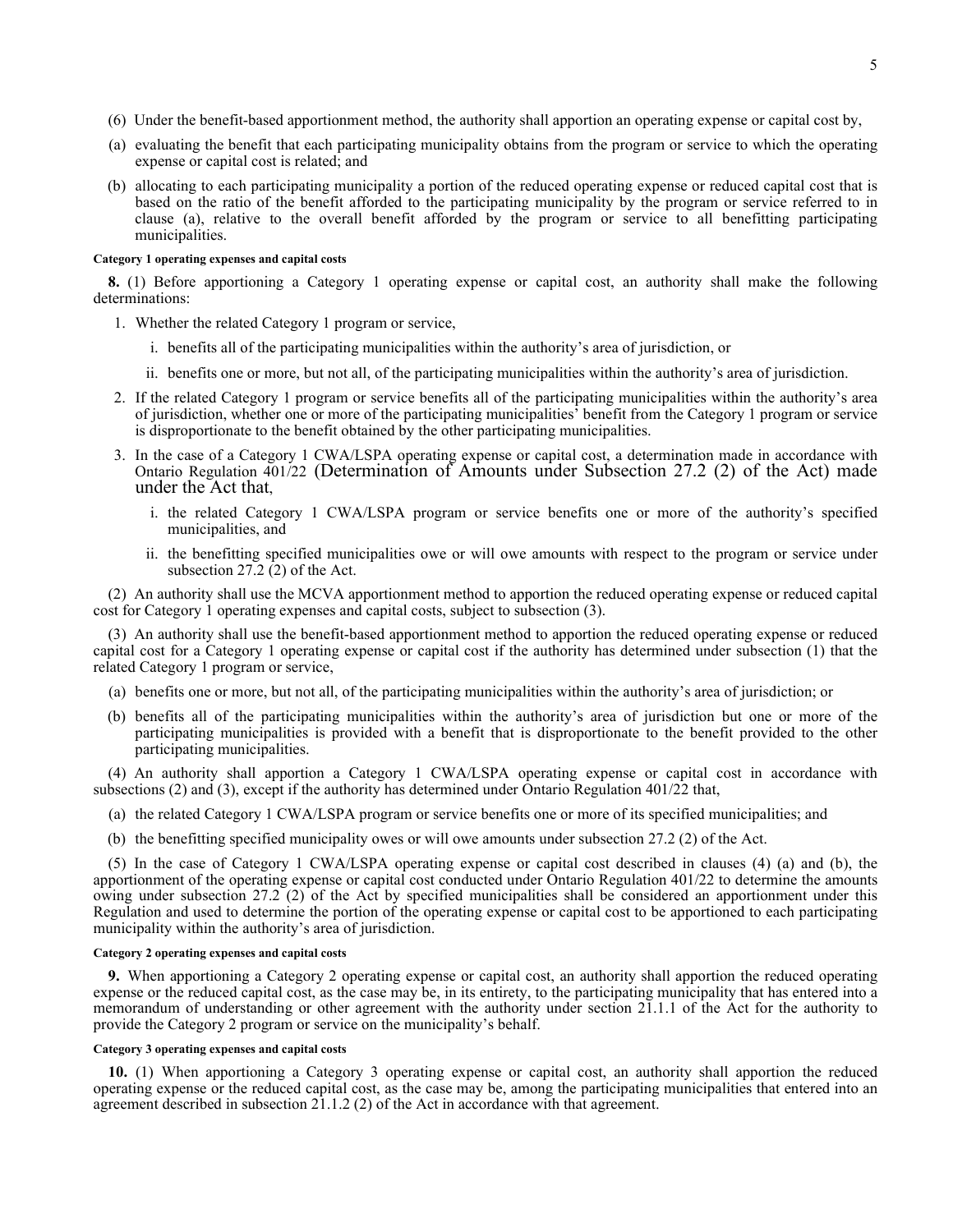(2) Despite subsection (1), if the agreement described in subsection 21.1.2 (2) of the Act does not address how to apportion a Category 3 operating expense or capital cost, the authority shall apportion the reduced operating expense or the reduced capital cost, as the case may be, in the following manner:

- 1. Subject to subparagraph 2 i, if all of the participating municipalities within the authority's area of jurisdiction have entered into the agreement described in subsection 21.1.2 (2) of the Act, by using the MCVA apportionment method.
- 2. By using the benefit-based apportionment method if,
	- i. all of the participating municipalities within the authority's area of jurisdiction have entered into the agreement described in subsection 21.1.2 (2) of the Act but, in the authority's opinion, one or more participating municipalities obtains a benefit from the related Category 3 program or service that is disproportionate to the benefit obtained by the other participating municipalities, or
	- ii. one or more, but not all, of the participating municipalities within the authority's area of jurisdiction have entered into the agreement described in subsection 21.1.2 (2) of the Act.

#### **General operating expenses and capital costs**

<span id="page-5-0"></span>**11.** When apportioning a general operating expense or capital cost, an authority shall use the MCVA apportionment method to apportion the reduced operating expense or capital cost, as the case may be.

#### **Agreements**

<span id="page-5-1"></span>**12.** Despite sections 7 to 11, where an authority has entered into an agreement with its participating municipalities with respect to the apportionment of the following operating expenses or capital costs, the apportionment of the reduced operating expense or the reduced capital cost, as the case may be, shall be in accordance with the agreement:

- 1. Category 1 operating expenses that are related to a Category 1 program or service that benefits one or more, but not all, of the participating municipalities within the authority's area of jurisdiction.
- 2. Category 1 capital costs.
- 3. Category 1 CWA/LSPA operating expenses and capital costs.
- <span id="page-5-2"></span>4. General capital costs.

### DRAFT BUDGET AND CONSULTATIONS

#### **Draft budget**

<span id="page-5-3"></span>**13.** (1) After having determined the apportionment of operating expenses and capital costs, an authority shall begin the second phase of the budgetary process by preparing a draft budget.

- (2) The draft budget for any given year shall set out:
- 1. The authority's total revenue for the year, as determined under clause 5 (1) (b).
- 2. The sources of the revenue for the year referred to in subclauses  $5(1)(a)(i)$  to (vi) and the amount of the revenue from each such source, as determined under clause 5 (1) (b).
- 3. The authority's total operating expenses for the year, as determined under clause 5 (1) (d), and a list of operating expenses setting out as separate amounts,
	- i. Category 1 operating expenses related to each Category 1 program and service,
	- ii. Category 2 operating expenses related to each Category 2 program and service,
	- iii. Category 3 operating expenses related to each Category 3 program and service, and
	- iv. general operating expenses.
- 4. The authority's total capital costs for the year as determined under clause 5 (1) (f), and a list of capital costs setting out as separate amounts,
	- i. Category 1 capital costs related to each Category 1 program and service,
	- ii. Category 2 capital costs related to each Category 2 program and service,
	- iii. Category 3 capital costs related to each Category 3 program and service, and
	- iv. general capital costs.
- 5. The amount of revenue that the authority will obtain during the year from the apportionment of operating expenses and capital costs under sections 7 to 12 to its participating municipalities, and the portion of this revenue that each participating municipality shall pay.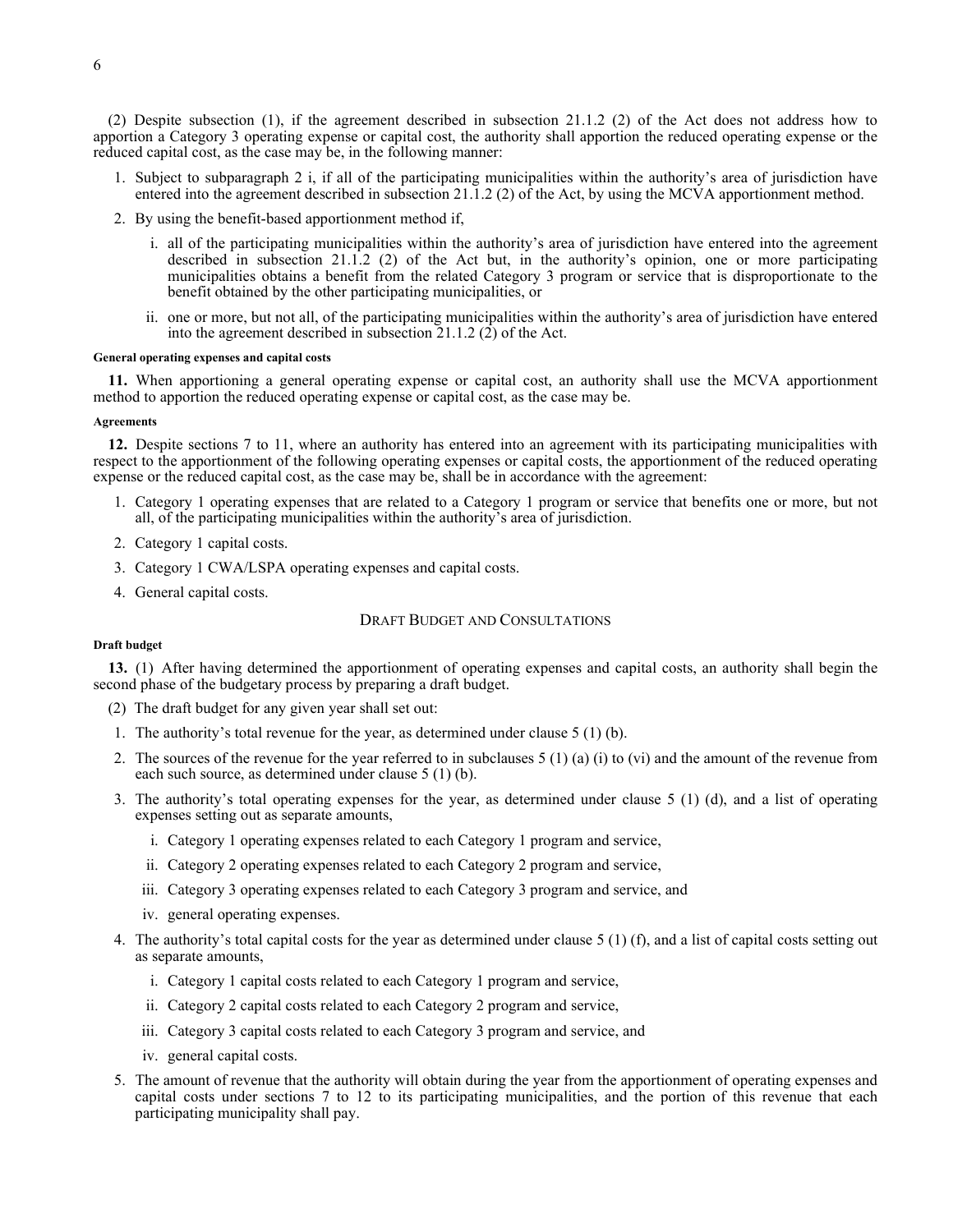- 6. The amount of revenue that the authority will obtain during the year from amounts to be paid by specified municipalities under section 27.2 of the Act, as determined under Ontario Regulation 401/22 (Determination of Amounts under Subsection 27.2 (2) of the Act) made under the Act, and the portion of this revenue that each specified municipality shall pay.
- 7. If the authority considered opportunities to raise and use self-generated revenue to help finance the authority's operations, including the programs and services it provides, a description of what the authority considered.
- 8. Any additional financial information that the authority considers relevant to include.

#### **Meeting on draft budget**

- <span id="page-6-0"></span>**14.** (1) An authority shall hold a meeting to,
- (a) consider the draft budget for a given year; and
- (b) decide whether or not to approve the draft budget for consultation purposes.
- (2) The authority shall give notice of the meeting on a draft budget for a given year to a specified municipality if,
- (a) the authority has determined under subsection 27.2 (2) of the Act that the specified municipality owes or will owe amounts for the year in connection with Category 1 CWA/LSPA programs and services; and
- (b) the amounts owing or to be owed, as determined under sections 5 to 8 of Ontario Regulation 401/22 (Determination of Amounts under Subsection 27.2 (2) of the Act) made under the Act, are set out in the draft budget.

(3) At a meeting held under this section, the authority shall hold a vote on whether to approve the draft budget for consultation purposes.

(4) If notice of the meeting has been given under subsection (2) to a specified municipality that is designated as a participating municipality under the *Clean Water Act, 2006*, the authority shall, before voting on approving the draft budget under subsection (3),

- (a) convene the members appointed by the municipalities designated as participating municipalities under the *Clean Water Act, 2006*; and
- (b) hold a vote of the members referred to in clause (a) to approve, for consultation purposes, the portion of the draft budget relating to programs and services provided by the authority under the *Clean Water Act, 2006*.

(5) If notice of the meeting has been given under subsection (2) to a specified municipality that is designated as a participating municipality under the *Lake Simcoe Protection Act, 2008*, the authority shall, before voting on approving the draft budget under subsection (3),

- (a) convene the members appointed by the municipalities designated as participating municipalities under the *Lake Simcoe Protection Act, 2008*; and
- (b) hold a vote of the members referred to in clause (a) to approve, for consultation purposes, the portion of the draft budget relating to programs and services provided by the authority under the *Lake Simcoe Protection Act, 2008*.

(6) For greater certainty, for the purposes of a vote held under subsection (4) or (5), section 16 of the Act applies except that the members appointed by the specified municipalities shall be included when determining the quorum and shall be entitled to vote.

#### **Consultations**

- <span id="page-6-1"></span>**15.** (1) If an authority approves a draft budget for consultation purposes under section 14, the authority shall,
- (a) send to each participating municipality, and to any specified municipality, a copy of the draft budget and of all financial information relating to the apportionment of operating expenses and capital costs; and
- (b) make a copy of the draft budget and of the financial information referred to in clause (a) available to the public by posting them on the section of the authority's website entitled "Governance" and by any other means the authority considers appropriate.

<span id="page-6-2"></span>(2) An authority shall carry on such consultations with participating municipalities and specified municipalities affected by the draft budget as are necessary to finalize the annual budget.

> APPROVAL OF APPORTIONMENT UNDER SUBSECTIONS 25 (1) AND 27 (1) OF THE ACT AND AMOUNTS OWING UNDER SUBSECTION 27.2 (2) OF THE ACT

#### **Meeting on apportionment, etc.**

<span id="page-6-3"></span>**16.** At the beginning of the third phase of the budgetary process, an authority shall hold a meeting to approve,

(a) the apportionment of operating expenses and capital costs to participating municipalities under subsections 25 (1) and 27 (1) of the Act, as determined under sections 7 to 12; and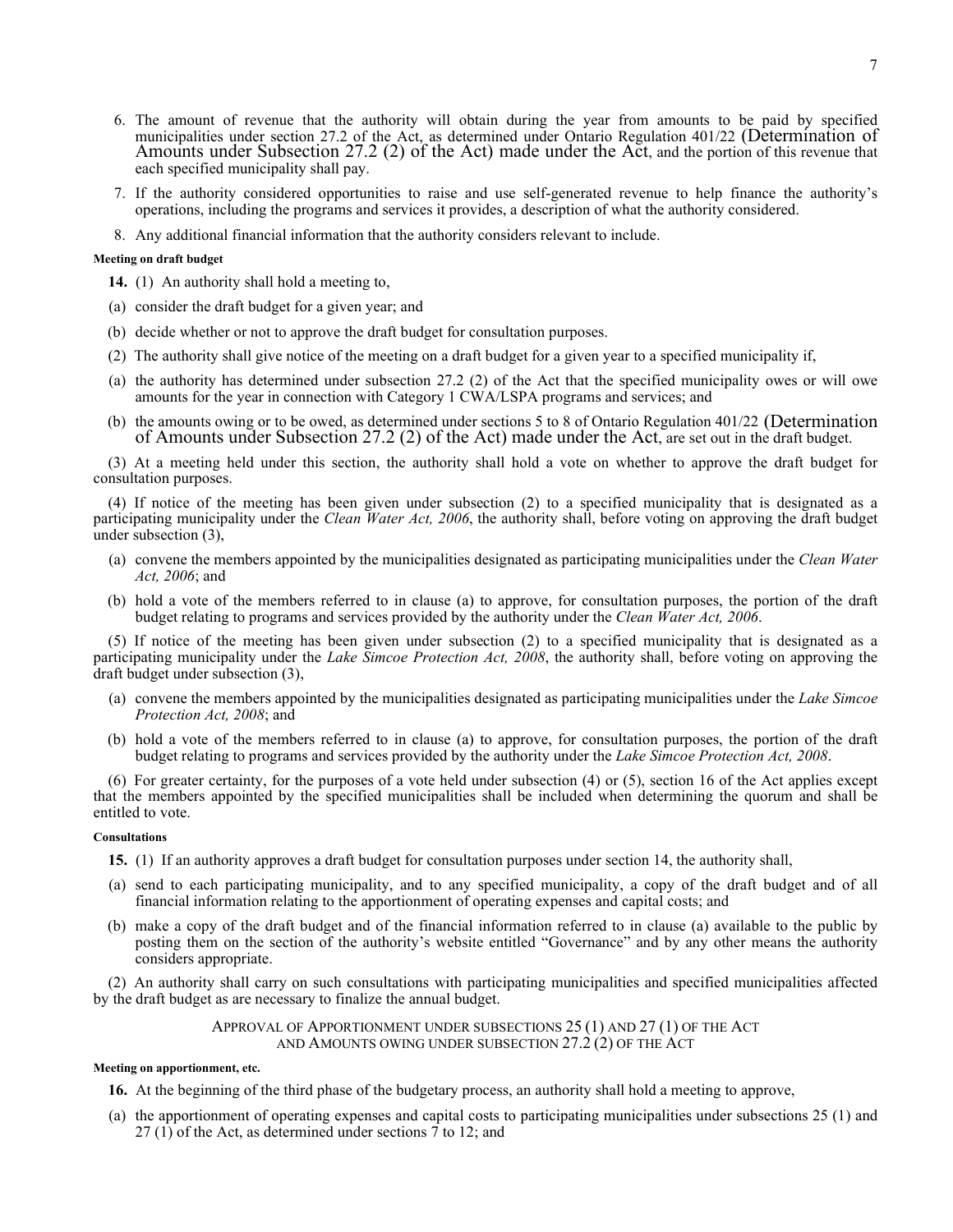(b) the apportionment of any Category 1 CWA/LSPA operating expenses and capital costs among participating and specified municipalities in accordance with Ontario Regulation 401/22 (Determination of Amounts under Subsection 27.2 (2) of the Act) made under the Act.

#### **Notice of meeting**

<span id="page-7-0"></span>**17.** (1) An authority shall give notice of a meeting under section 16 to all participating municipalities and to any specified municipality that is entitled to receive notice of the meeting under subsection (2).

(2) The authority shall give notice of a meeting under section 16 to a specified municipality if, after consultations held under section 15, the authority has determined under section 3 of Ontario Regulation 401/22 (Determination of Amounts under Subsection 27.2 (2) of the Act) made under the Act that the specified municipality should be required to pay amounts owing under subsection 27.2 (2) of the Act for the budget year in connection with Category 1 CWA/LSPA programs and services.

- (3) The notice of meeting shall be given at least 30 days before the meeting.
- (4) The notice of meeting shall include,
- (a) a copy of the most recent draft of the budget; and
- (b) the amount of the reduced operating expenses and reduced capital costs that the participating municipality or specified municipality that is given notice will be required to pay for the year.

#### **Voting on apportionment, etc.**

<span id="page-7-1"></span>**18.** (1) At a meeting under section 16, an authority shall,

- (a) if the apportionment of any Category 1 CWA/LSPA operating expenses and capital costs among participating municipalities and specified municipalities is on the meeting agenda, hold such votes as are necessary with respect to the apportionment of those operating expenses and capital costs before voting on the apportionment of any other operating expenses and capital costs; and
- (b) after votes have been held under clause (a), if any, hold such votes as are necessary on the apportionment of other operating expenses and capital costs among participating municipalities.
- (2) Despite section 16 of the Act,
- (a) on a vote under clause (1) (a) with respect to an apportionment of the Category 1 CWA/LSPA operating expenses and capital costs*,* a person appointed by a specified municipality shall be entitled to vote as a member of the authority and shall be included in the quorum of members required for the purposes of that vote; and
- (b) any vote held at a meeting under section 16, including a vote on which members appointed by specified municipalities are entitled to vote, shall be carried by a weighted majority in accordance with section 19.
- (3) All votes held at a meeting under section 16 shall be recorded.

#### **Weighted majority vote**

<span id="page-7-2"></span>**19.** The following rules apply to a vote that is to be carried by a weighted majority:

- 1. Each member's vote shall be weighted according to the ratio that the modified current value assessment for the municipality that appointed the member bears to the authority's modified current value assessment.
- 2. A weighted majority requires 51 per cent or more of the total weighted value for all of the votes cast.
- 3. In the case of tie vote, the vote is lost.
- 4. If a municipality appoints more than one member to the authority, each of those members' votes shall be equal to the municipality's weighted vote divided by the number of members the municipality appoints to the authority.
- 5. A municipality shall not have a weighted vote of more than 50 per cent of the total weighted value for all of the votes to be cast unless the municipality appoints more than 50 per cent of the members to the authority.

#### **Notice to pay**

<span id="page-7-3"></span>**20.** (1) An authority shall not send a notice of apportionment to a participating municipality under subsection 25 (2) or 27 (3) of the Act until a vote has been held at a meeting under section 16 with respect to the apportionment under section 25 or 27 of the Act.

(2) An authority shall not send a notice under subsection 27.2 (3) of the Act setting out the amounts owing by a specified municipality with respect to a Category 1 CWA/LSPA program or service until a vote has been held at a meeting under section 16 of this Regulation with respect to the apportionment of the related Category 1 CWA/LSPA operating expenses and capital costs under subsection 27.2 (2) of the Act.